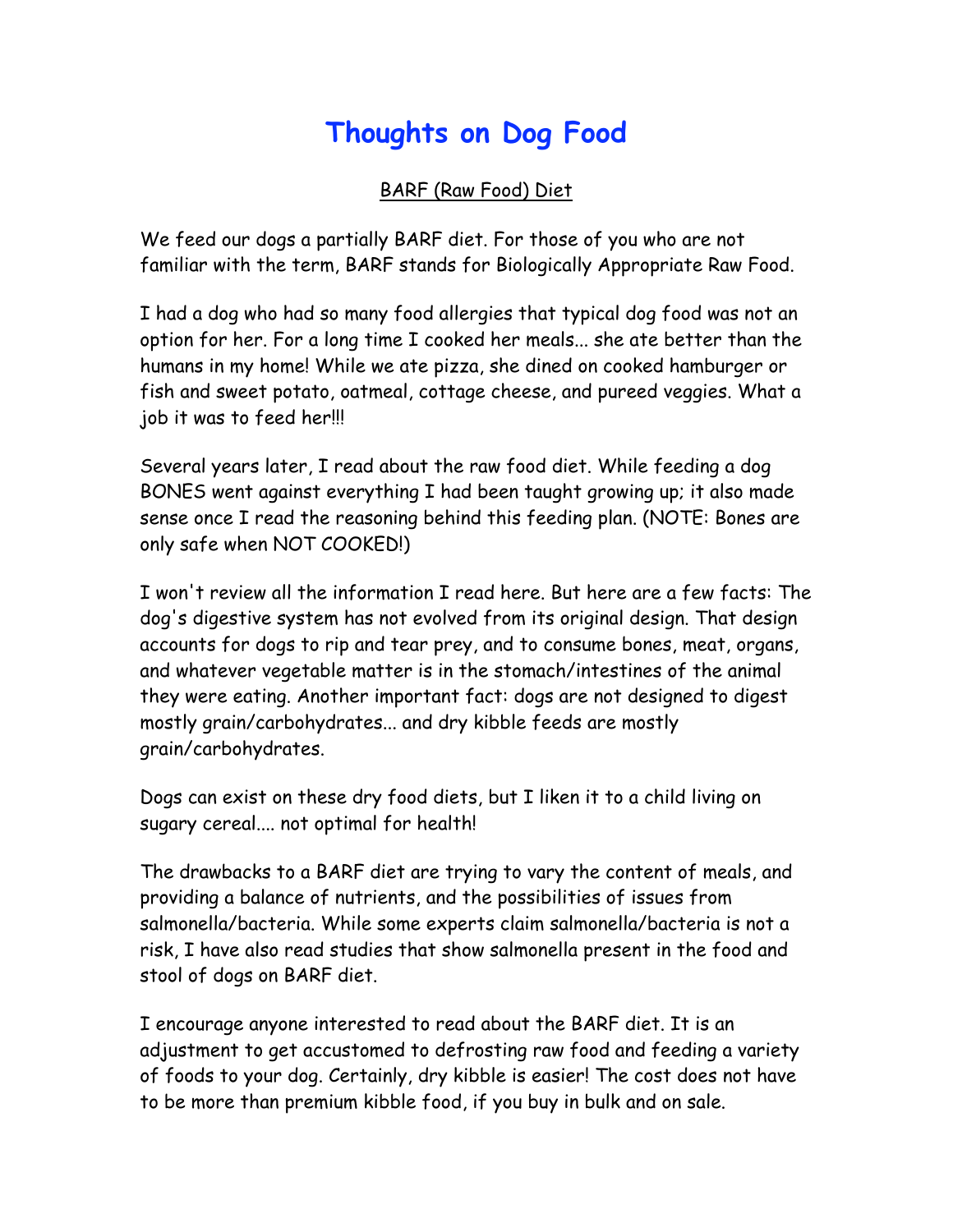I tell people to read, get educated, make your own decisions about how far to go with this. I don't appreciate the cult like fanaticism that some devotees of this form of feeding/raising advocate. It is not my intent to attack or alienate those who are not comfortable with this choice. I tell people to read, get educated, make your own decisions about how far to go with this. I don't appreciate the cult like fanaticism that some devotees of this form of feeding/raising advocate. It is not my intent to attack or alienate those who are not comfortable with this choice.

## Prepared Dog Food (Kibble)

Not everyone wants to feed their dogs raw or home made diet. We realize this, and we raise our puppies on both kibble & home made, to make the adjustment easier on the puppies when they go to their new homes.

We use Blue Buffalo chicken/rice Puppy formula for our litters. Our dogs have done very well on this food. (Stools are formed, coats are shiny, dogs have enough weight on.) I have observed that our dogs do better on the chicken based kibble than on bison or beef based kibble.

When shopping for a high quality food, it is important to check the ingredient listing on the back of the bag. There are many good foods out there, and I have tried several. For us, Blue Buffalo has proven to agree with all of our dogs. For adults, we like Blue Wilderness or Blue Buffalo Adult. In the past, some of our dog did well on Solid gold Wolf Cub/Wolf King. Others did better on Wellness, or Timberwolf lamb/apples, or Taste of the Wild salmon. Since our dogs frequently play musical bowls, it is easier for us if they are all eating one food.

What to look for? Are the first ingredients whole foods, protein sources or meals/ fillers? I like to see first ingredients is chicken, (or whatever the protein source is).

Check the levels of Protein/Fat/Fiber. Are the levels comparable to what puppy is on now? Some very good foods, especially grain free foods such as Wellness Core or Innova Evo or Solid Gold Barking at the Moon are not good for puppies. The protein level is too high, and the food isn't balanced for growing pups.